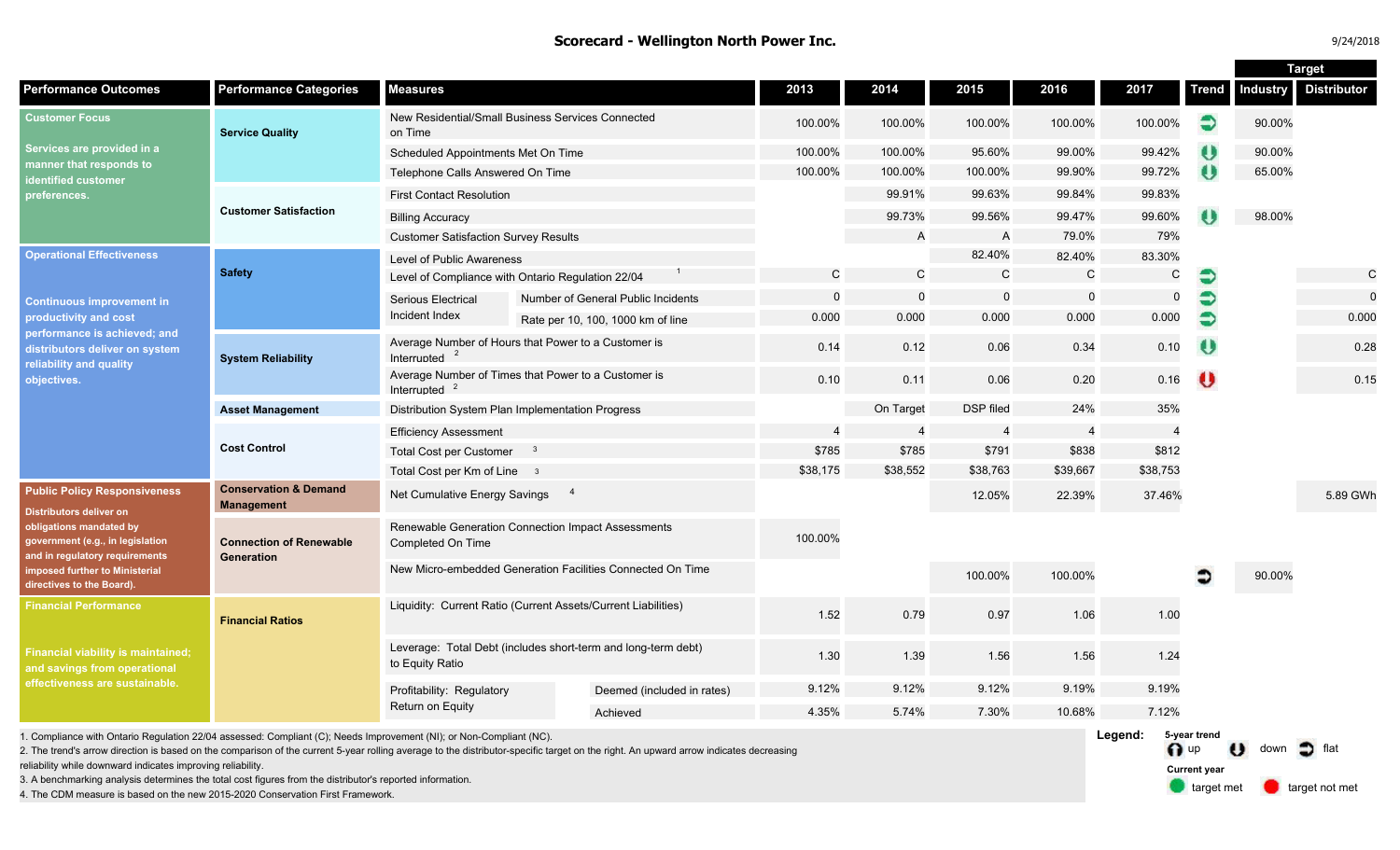# **Wellington North Power Inc.'s 2017 Scorecard:**

# **Management Discussion & Analysis**

## **General Overview:**

Wellington North Power Inc. is an electricity distribution company regulated by the Ontario Energy Board. Our company provides safe and reliable electricity distribution to consumers in the urban areas of Arthur, Holstein and Mount Forest.

Wellington North Power Inc.'s Scorecard summarizes how we are performing each year against measures set by the energy regulator, the Ontario Energy Board. All electricity distributors in Ontario publish their Scorecard performance results annually.

The Ontario Energy Board's document *"Scorecard - Performance Measures and Descriptions"* provides a plain language description of each measure and how the performance may be compared for each of the Scorecard's categories in the 2017 Scorecard Management Discussion and Analysis – this document can be viewed on the Ontario Energy Board's website at:

https://www.oeb.ca/sites/default/files/uploads/Scorecard Performance Measure Descriptions.pdf

Wellington North Power Inc. continues to focus on you, the customer. We make every effort to engage our customers to ensure we are aware of your needs and are committed to provide a safe and reliable service at the least possible cost as well as meeting legislative and regulatory requirements.

Aging distribution infrastructure continues to be the primary challenge facing utilities today. Similar to most utilities in Ontario, Wellington North Power Inc. needs to maintain or replace aging infrastructure in order to maintain the reliability and safety of electricity distribution within our community.

In 2018, Wellington North Power Inc. will continue to focus on improving its overall scorecard performance results as compared to prior years. This performance improvement is expected as a result of continued investment in our infrastructure, our employees and in our response to your needs.

Thank you for taking the time to review our 2017 Scorecard.

Should you have any questions or comments regarding Wellington North Power Inc.'s Scorecard, please visit our office at 290 Queen Street West in Mount Forest or telephone 519-323-1710 (8:30am to 4:30pm Monday to Friday) or e-mai[l customerservice@wellingtonnorthpower.com.](mailto:customerservice@wellingtonnorthpower.com)

# Wellington North Power Inc.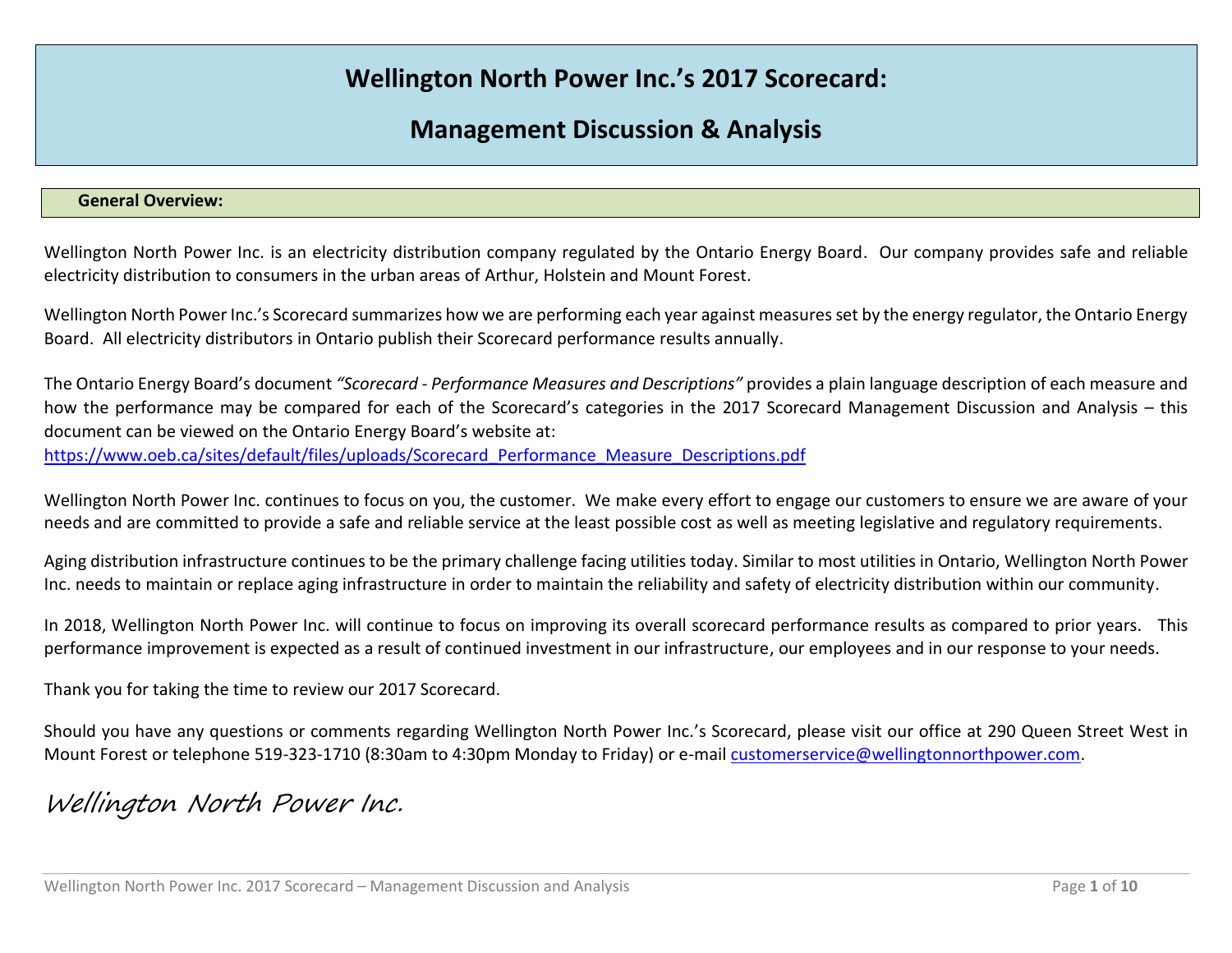#### **New Residential/Small Business Services Connected on Time**

In 2017, Wellington North Power Inc. connected 35 low-voltage (connections under 750 volts) residential and small business customers within the five business day timeline as prescribed by the Ontario Energy Board. This represents an increase of 59% in the number of connections compared to 2016 due to a growth of new residential/small business property developments in our service area.

Wellington North Power Inc. views "New Services Connected on Time" as an important form of customer engagement because this is our first opportunity to meet and/or exceed customers' expectations which promotes customer satisfaction.

Consistent with prior years, Wellington North Power Inc. connected 100% of these customers on time (i.e. within 5 working days) which exceeds the Ontario Energy Board's mandated target of 90% for this measure.

**Outlook:** Wellington North Power Inc. expects to maintain this level of performance for this service.

#### **Scheduled Appointments Met On Time**

Wellington North Power Inc. scheduled 171 appointments (where the presence of a customer / customer representative is required) in 2017 to connect services, disconnect services or complete work requested by our customers.

Wellington North Power Inc. considers "Scheduled Appointments Met" as an important form of customer-engagement as customer presence is required for all types of appointments. Wellington North Power Inc. met 99.42% of these appointments on time, which exceeds the Ontario Energy Board's mandated target of 90% for this measure.

**Outlook:** Wellington North Power Inc. expects to maintain this level of performance for this service.

## **Telephone Calls Answered On Time**

In 2017, Wellington North Power Inc. received 5,991 telephone calls. Of these calls, 4,984 were "qualified" telephone calls (i.e. related to electricity). In 2017, Wellington North Power received and answered 5% fewer "qualified" telephone calls compared to 2016 – this reduction is probably due to more customers preferring to contact the utility using e-mail rather than by telephone.

Wellington North Power Inc. considers "Telephone Calls" to be an important communication tool for responding to customers' needs. Wellington North Power live-answered 99.72% of these calls in 30 seconds or less, which exceeds the Ontario Energy Board mandated target of 65% for this measure.

**Outlook:** Wellington North Power Inc. expects to maintain this level of performance for this service.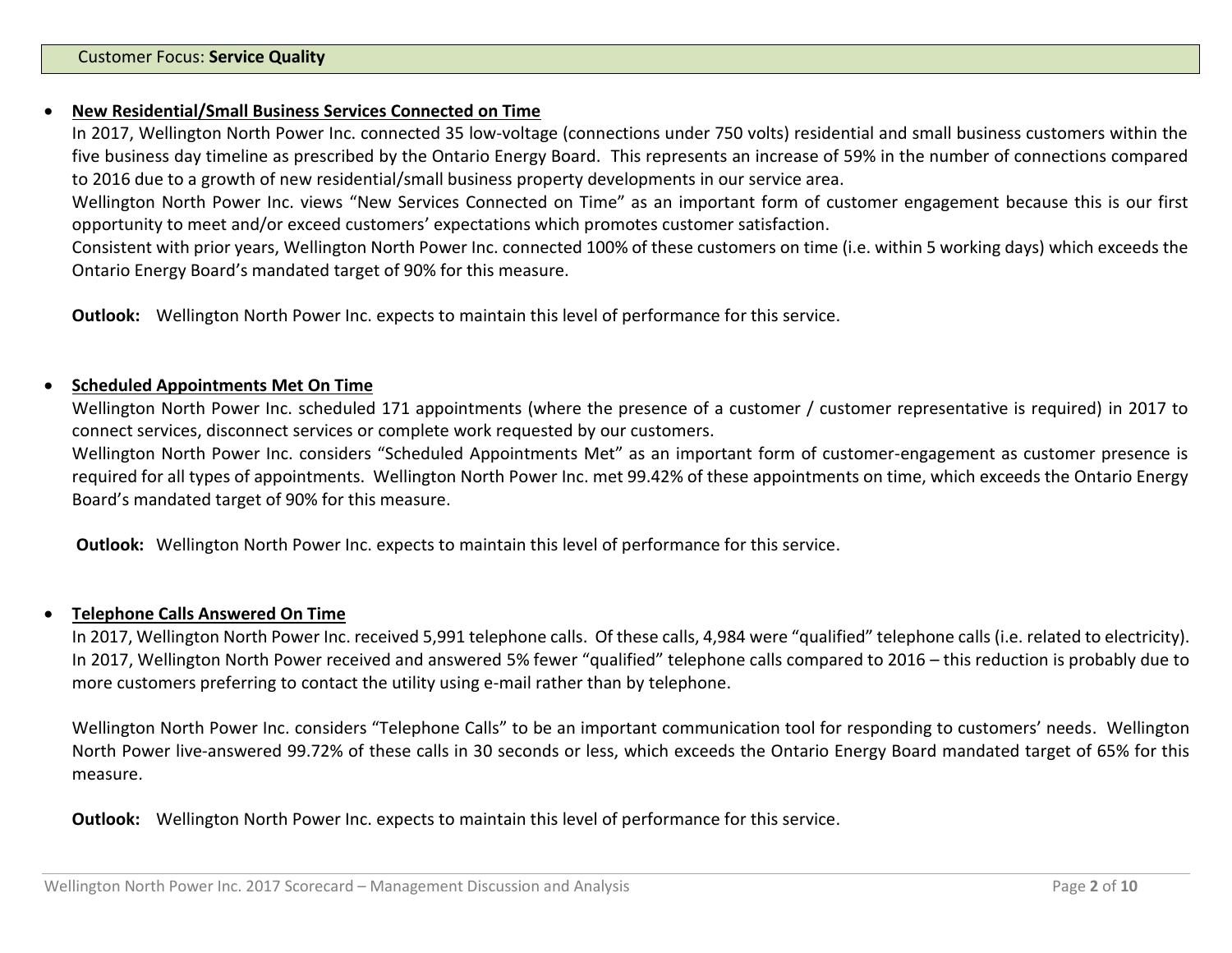#### **First Contact Resolution**

First Contact Resolution is a scorecard measure introduced by the Ontario Energy Board (OEB) in 2014. Currently, there is no standardized definition and therefore this measure may differ from other utilities in the Province.

Wellington North Power Inc. defines "First Contact Resolution" as the number of customer service enquiries received by telephone, letter, fax or email that are resolved by the first contact person at the utility (i.e. the query is not escalated to an alternative person at the company such as a supervisor or a manager.) Wellington North Power Inc. considers the ability to address customer enquiries efficiently and accurately to be an essential component of customer satisfaction.

In 2017, Wellington North Power Inc. received 5,389 enquiries from its customers, of which 99.83% were successfully resolved at the point of first contact.

**Outlook:** Wellington North Power Inc. expects to maintain this level of customer satisfaction.

#### **Billing Accuracy**

Billing Accuracy is defined as the number of accurate bills issued shown as a percentage of total bills issued. Wellington North Power Inc. considers timely and accurate billing to be an essential component of customer satisfaction.

In 2017, Wellington North Power Inc. issued 45,664 customer bills and achieved a billing accuracy of 99.60% which is above the Ontario Energy Board mandated target of 98%.

**Outlook:** Wellington North Power Inc. expects to maintain this level of customer satisfaction.

## **Customer Satisfaction Survey Results**

Customer Satisfaction Survey is a scorecard measure introduced by the Ontario Energy Board (OEB) in 2014. Currently, there is no standardized definition and therefore this measure may differ from other utilities in the Province.

Wellington North Power Inc. engaged a third-party organization to conduct a customer satisfaction survey. This statistical survey canvassed a number of key areas including power quality and reliability, price, billing and payments, communications and the overall customer service experience. We believe this satisfaction survey to be useful tool for engagement to identify customer requirements with respect to the provision of electricity services as well as identifying areas that may require improvement.

Wellington North Power Inc.'s most recent Customer Satisfaction survey was conducted in 2016 and received a rating of 79%. We wish to thank our customers for participating in this telephone survey and for providing positive feedback.

# **Outlook:** Wellington North Power Inc. is required to report on this measure on a biennial basis (every second year) with the next survey being conducted in 2018.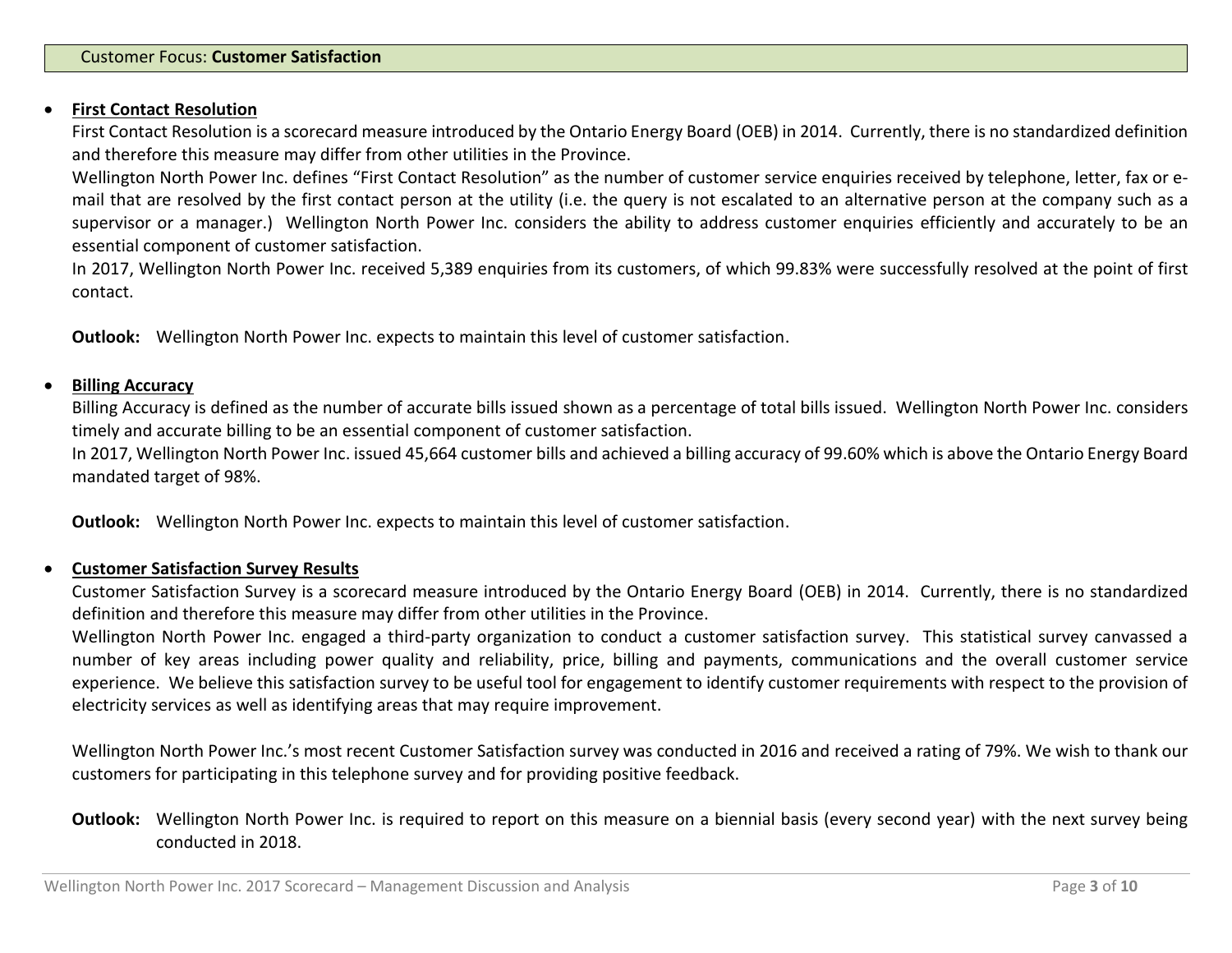## **Public Safety**

The Public Safety measure is generated by the Electrical Safety Authority (ESA) and consists of three components as described below:

#### **a) Component A – Public Awareness of Electrical Safety:**

Component A involves a new statistical survey that gauges the public's awareness of key electrical safety concepts related to electrical distribution equipment located in Wellington North Power Inc.'s service area. The survey also provides a benchmark of the levels of awareness including identifying gaps where additional education and awareness efforts may be required.

Wellington North Power Inc. engaged a third-party organization to conduct the Electrical Safety Authority's Public Awareness safety survey. The utility considers this survey to be useful tool to measure customer's knowledge of electrical safety as well as identifying areas that may require improvement.

Wellington North Power Inc.'s most recent public awareness safety survey received a rating of 83.30% which falls within the very tight spectrum of index scores for all participating distribution companies in Ontario.

**Outlook:** Wellington North Power Inc. is required to report on this measure on a biennial basis (every second year) with the next survey being conducted in 2019.

# **b) Component B – Compliance with Ontario Regulation 22/04:**

Component B is an evaluation of Wellington North Power Inc.'s compliance with Ontario Regulation 22/04 – "Electrical Distribution Safety". Ontario Regulation 22/04 defines the safety requirements for the design, construction, and maintenance of electrical distribution systems, particularly in relation to the approvals and inspections required prior to putting electrical equipment into service. Annual audits conducted by the Electrical Safety Authority have reported that Wellington North Power Inc. was "C" - Compliant with Ontario Regulation 22/04 (Electrical Distribution Safety). This has been achieved and maintained by our resilient commitment to safety coupled with the adherence to company procedures & policies.

**Outlook:** Wellington North Power Inc. will continue to construct and maintain the electrical distribution system in accordance with the safety standards set-out by the Ontario Regulation 22/04 code.

## **c) Component C - Serious Electrical Incident Index:**

Component C consists of the number of serious electrical incidents, including fatalities, which occur within a utility's territory. During 2017, Wellington North Power Inc. had zero fatalities and zero serious incidents within its operating service area of the urban areas of Arthur, Holstein and Mount Forest.

#### **Outlook:** Wellington North Power Inc. will continue its commitment to safety to protect the public and employees within our community.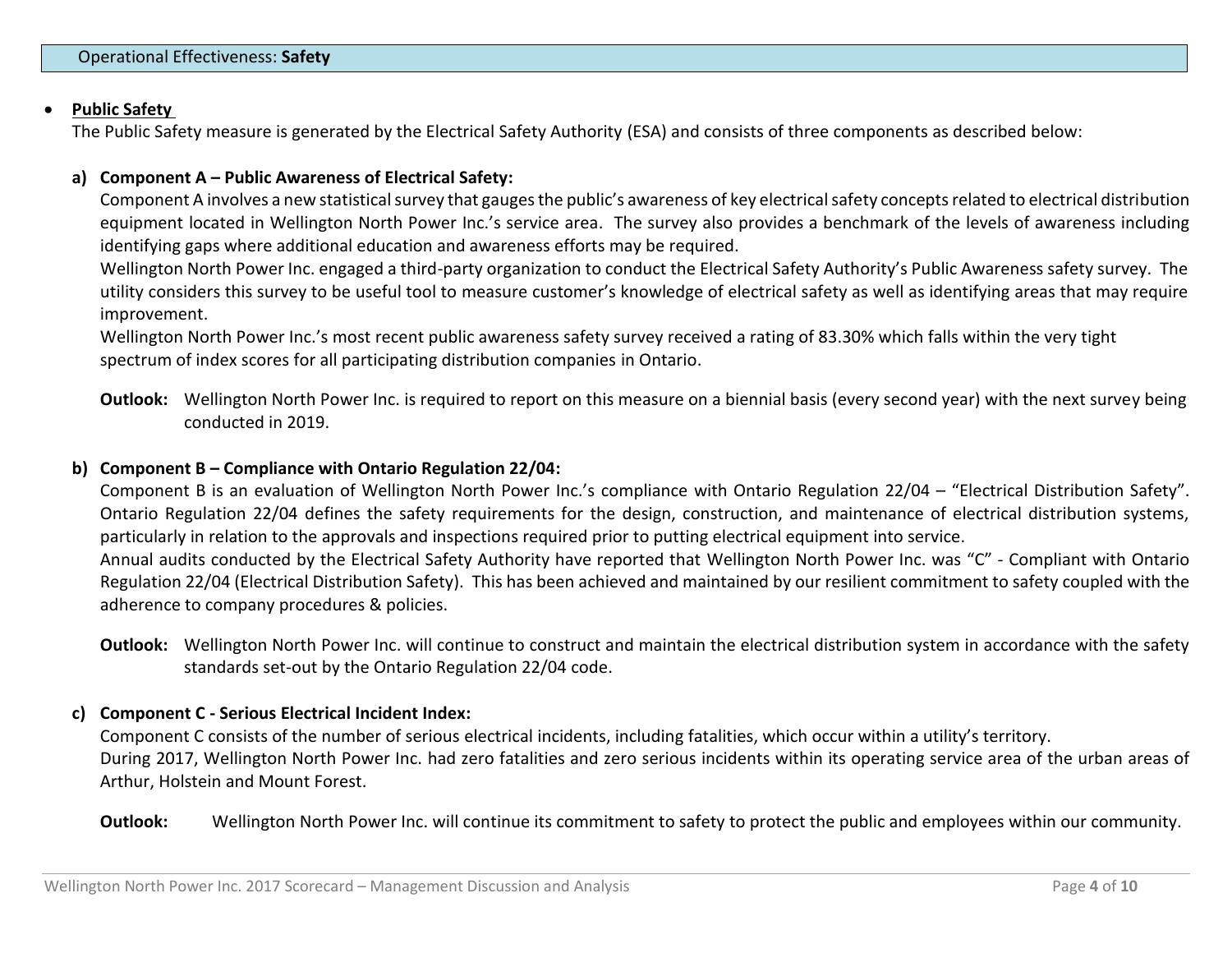## **Average Number of Hours that Power to a Customer is Interrupted**

The average number of hours that power to a customer is interrupted is a measure of system reliability or the ability of a system to perform its required function. Wellington North Power Inc. considers the reliability of electrical service as a high priority for its customers and constantly monitors its distribution system for signs of reliability degradation. Regular maintenance of equipment is carried-out to ensure the level of reliability is kept as high as possible.

The Ontario Energy Board (OEB) requires a utility to keep its hours of interruption within the range of its historical performance. Wellington North Power Inc.'s 5-year performance is 0.28 average hours based on the utility's average performance for 2011 to 2015.

In 2017, Wellington North Power Inc. achieved 0.10 average hours of interrupted power which is below the utility's target of 0.28 average hours.

**Outlook:** Wellington North Power Inc. anticipates its system reliability to be within the performance target of 0.28 average hours of interruption.

## **Average Number of Times that Power to a Customer is Interrupted**

The average number of times that power to a customer is interrupted is also a measure of system reliability and is also a high priority for Wellington North Power Inc. As outlined above, the OEB also typically requires a utility to keep this measure within the range of its historical performance and outside factors can also greatly impact this measure.

In 2017, Wellington North Power Inc. experienced interrupted power 0.16 times which is marginally above the range of the utilities 5-year average performance of 0.15 for interrupted power between 2011 and 2015.

**Outlook:** Wellington North Power Inc. anticipates its system reliability to be within the performance target of 0.15 times (or less) per customer.

## Notes:

- 1) The above measures exclude power outages caused by a "Loss of Supply". A "Loss of Supply" are interruptions due to an outage that occurs upstream of a Wellington North Power Inc.'s electricity system and is beyond the control of the company.
- 2) The above measures also exclude defined major events there were no major events reported by Wellington North Power Inc. in 2017.
- 3) The above measures include planned and unplanned power outages:
	- o "Planned" outages are scheduled with affected customers being notified in advance. The electricity supply is turned off to allow powerline technicians to work safely.
	- o "Unplanned" outages include equipment failure or damage, obstacles interfering with power lines (such as tree limbs) and severe weather conditions (including strong winds or heavy snow or rain and ice accumulation).
- 4) Wellington North Power Inc. has adopted a proactive, balanced approach to distribution system planning, infrastructure investment and replacement programs to address immediate risks associated with end-of-life assets; manage distribution system risks; ensure the safe and reliable delivery of electricity; and balance customers' expectations versus utility affordability. This approach has been summarized in the company's Distribution System Plan which is discussed below.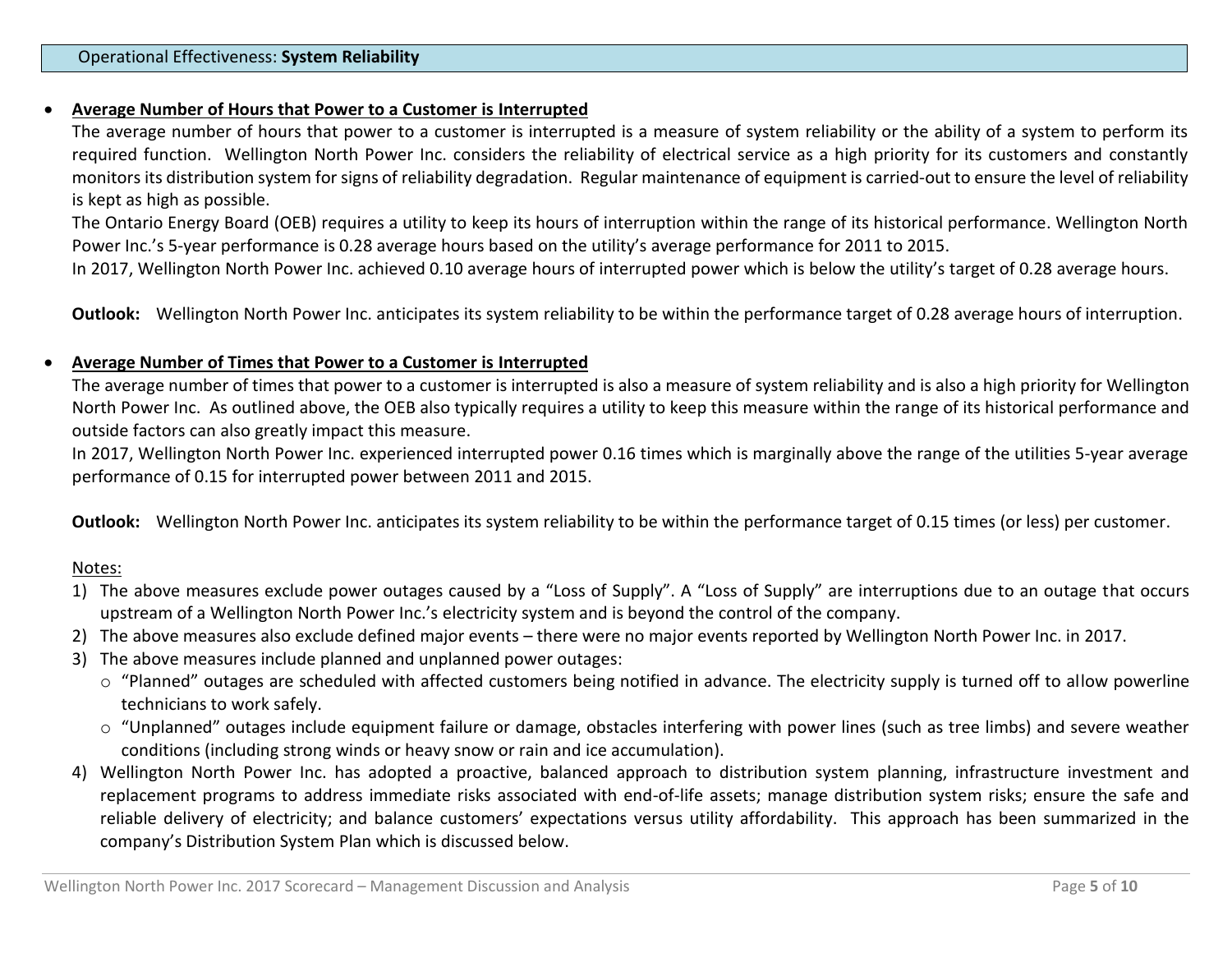## **Distribution System Plan Implementation Progress**

Distribution system plan implementation progress is a performance measure implemented by the Ontario Energy Board (OEB) beginning in 2013. The Distribution System Plan illustrates Wellington North Power Inc.'s forecasted capital expenditures over the next five years that are required to maintain the utility's electricity system; meet the current and future requirements of our customers; as well as keep pace with technological, safety and legislative changes.

The Distribution System Plan Implementation Progress measure is intended to assess Wellington North Power Inc.'s effectiveness at planning and implementing these capital expenditures. Consistent with other new measures, utilities were given an opportunity to define this measure in the manner that best fits their organization and as a result, this measure may differ from other utilities in the Province.

Wellington North Power Inc. filed its 5-year Distribution System Plan with the Ontario Energy Board in 2015, detailing planned capital expenditures for the years 2016 to 2020. For years 2016 and 2017, the utility has spent 35% of its total 5-year capital plan budget.

**Outlook:** Wellington North Power Inc.'s planned capital expenditure in 2018 accounts for 34% of the approved total 5-year capital plan budget. In this year, the utility has planned to replace an aging municipal substation (MS3) in Mount Forest which is a significant investment.

# Operational Effectiveness: **Cost Control**

#### **Efficiency Assessment**

The total costs for Ontario local electricity distribution companies are evaluated by the Pacific Economics Group LLC on behalf of the Ontario Energy Board to produce a single efficiency ranking. The electricity distributors are divided into five groups based on the magnitude of the difference between their respective individual actual and predicted costs.

[Five groups efficiency are ranked as: 1 = Excellent; 2 = Good; 3 = Average; 4 = Fair; and 5 = Poor]

In 2017 Wellington North Power Inc. was placed in Group 4 in terms of efficiency – i.e. defined as having actual costs between 10% to 25% above predicted modelled costs. Group 4 is considered "fair" - costs are slightly above the average cost range for distributors in the Province of Ontario.

**Outlook:** Although Wellington North Power Inc.'s forward looking goal is to advance to a "more efficient" group, management's expectation is that its efficiency performance will not decline in the foreseeable future.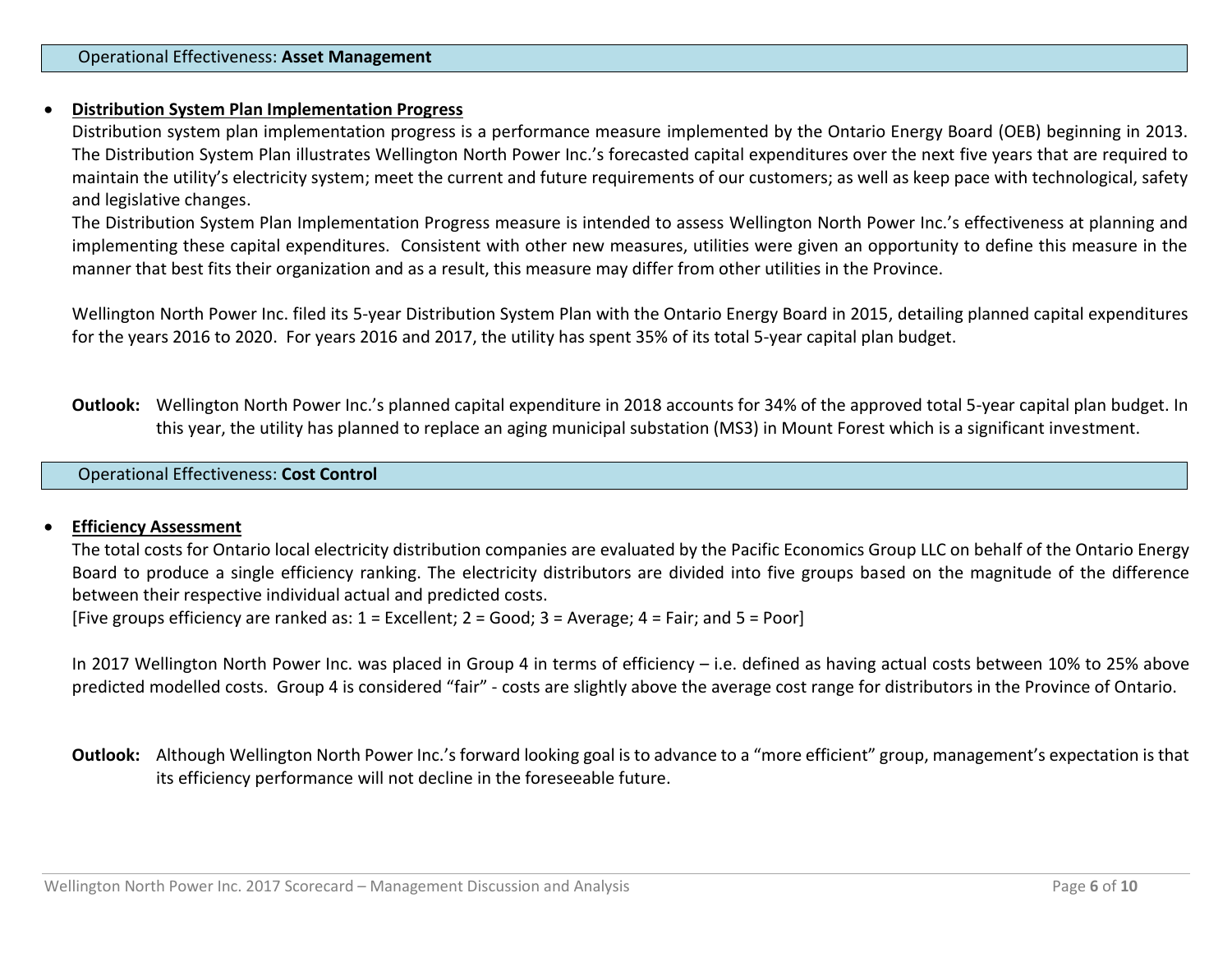# **Total Cost per Customer**

Total cost per customer is calculated as:  $\qquad \qquad =$  Capital Costs + Operating Expenses

Total Number of Customers serviced by Wellington North Power Inc.

The cost performance result for 2017 is \$812 per customer which is a 3.1% reduction (\$26 decrease per customer per year) compared to 2016. This reduction is predominately due to lower capital expenditure and lower operating costs in 2017 compared to 2016. (Note: 2016 capital expenditure included a special project - the construction and energization of a new 2<sup>nd</sup> line 44kV feeder to Mount Forest to meet future electricity demand capacity requirements of our customers. There were no special capital projects planned for 2017).

Wellington North Power Inc.'s Total Cost per Customer has increased by 0.7% per year over the 5-year period of 2013 to 2017 which equates to an increase of \$5.40 per year per customer. Similar to most distributors in the province, Wellington North Power Inc. has experienced increases in its total costs required to deliver quality and reliable services to customers. Province wide programs such as Time of Use pricing, labour cost adjustments for inflation for our employees, investments in new information systems technology as well as the renewal of the distribution system have all contributed to increased operating and capital costs. Wellington North Power Inc. will continue to replace distribution assets balancing system risks and customer rate impacts as described in the utility's Cost of Service 2016 rate application. In addition, on-going customer engagement initiatives will continue to ensure customers have an opportunity to share their viewpoint on their local hydro's capital spending plans.

**Outlook:** It is anticipated that utility costs are expected to keep pace with economic fluctuations and inflation rates. Wellington North Power Inc. will continue to implement productivity and efficiency improvements to help offset some of the costs associated with distribution system enhancements while maintaining the reliability and quality of its distribution system.

# **Total Cost per Km of Line**

Total cost per kilometer of line is calculated as:  $\qquad \qquad =$  Capital Costs + Operating Expenses

Kilometers of line maintained by Wellington North Power Inc.

The cost performance result for 2017 is \$38,753 per kilometer of line which is a 2.3% reduction (\$914 decrease) compared to 2016.

Wellington North Power Inc.'s growth rate for its territory is considered to be relatively steady at less than 1% per year. The utility will continue to seek innovative solutions to help ensure cost/km of line remains competitive and within acceptable limits to our customers.

**Outlook:** Wellington North Power Inc. anticipates the cost per kilometer of line will increase in 2018 as a consequence of a major capital investment project planned for 2018 – a replacement substation. This replacement substation is required to replace an aged and deteriorating substation in order to maintain service reliability.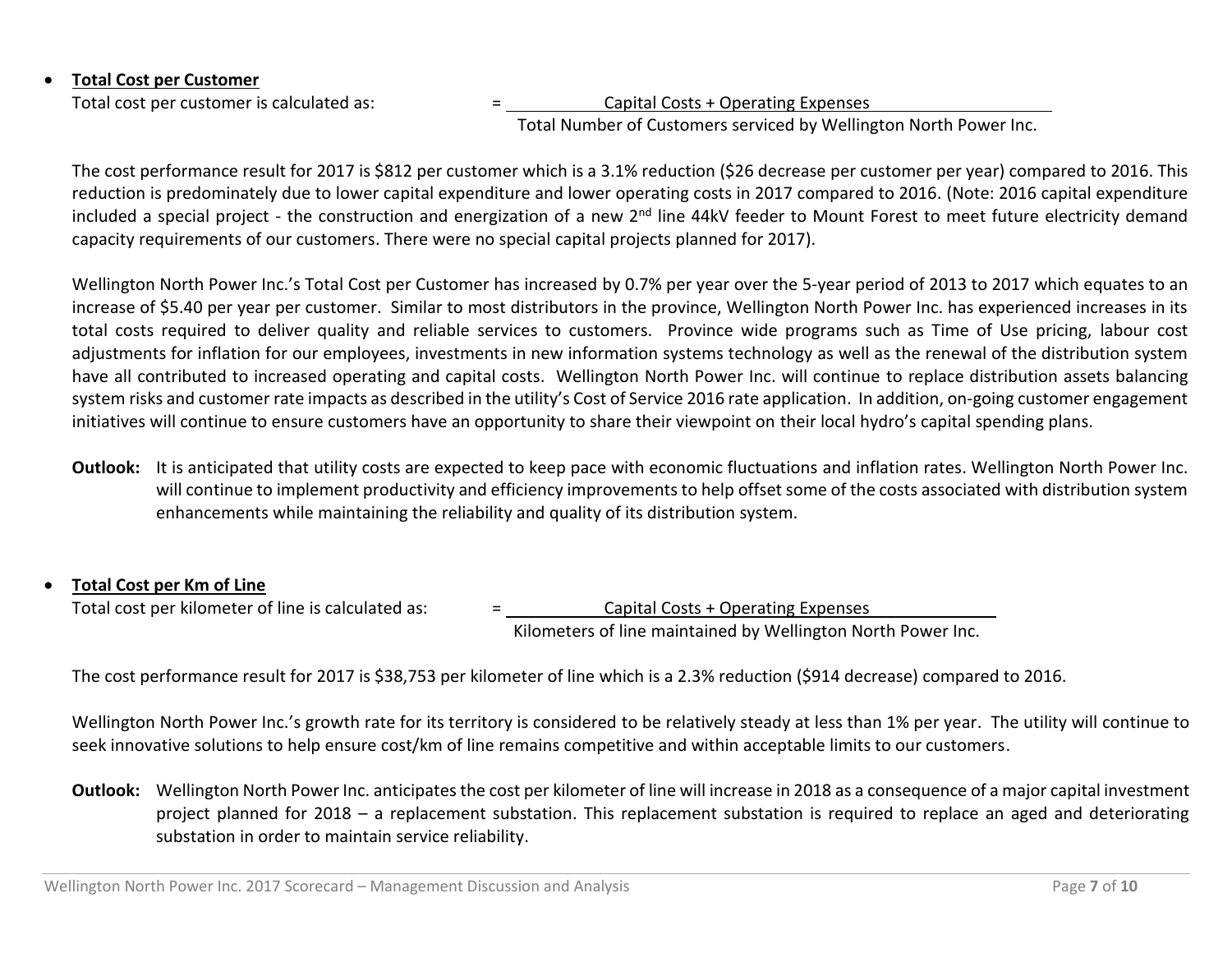#### Public Policy Responsiveness: **Conservation & Demand Management**

In 2015, a new energy conservation program called "Conservation First Framework" was mandated by the Ministry of Energy for the period 2015 to 2020 (6 years). Consequently, the program administrator, the Independent Electricity System Operator (IESO) established CDM targets for the reduction of electrical consumption (kWh's) to be met by licensed electricity distributors across the province.

The Independent Electricity System Operator (IESO) supports this initiative by measuring the energy savings as a result of Provincial approved energy saving programs. These approved energy savings programs are available to all energy consumers (customer classes – Residential, Small Business, Industrial and Commercial).

Wellington North Power Inc. Energy Conservation Plan has been approved by the Independent Electricity System.

In January 2016, Wellington North Power Inc. announced its partnership with GreenSaver for delivery and promotion of conservation programs in our service area. This partnership has been successful with GreenSaver promoting energy conservation to all our customers and providing knowledgeable assistance to complete energy-saving programs.

#### **Net Cumulative Energy Savings (percent of target achieved)**

Wellington North Power Inc.'s Energy Savings target for the period 2015 to 2020 is 5.89 GWh (5,890,000 kWh – equivalent to a 5% annual reduction of energy consumption from all Wellington North Power Inc.'s customers in Arthur, Holstein and Mount Forest.)

At the end of 2017, the actual kWh Energy Savings achieved was 2.21 GWh (2,206,409 kWh) or 37.46% of the six-year target (above the industry minimum expectation of 25%.) Wellington North Power Inc. and GreenSaver continued to forge good relationships with residential and small businesses. This was achieved by leveraging the suite of Provincial approved energy-saving programs designed for the residential, small business and commercial customers.

# **Outlook:** Wellington North Power Inc. and GreenSaver will continue to deliver and promote energy conservation programs in our service area to all customers.

The energy conservation section on our website offers excellent energy savings tips, ideas and updates as well as further information for residential and business customers – please visit <https://www.wellingtonnorthpower.com/conservation.cfm>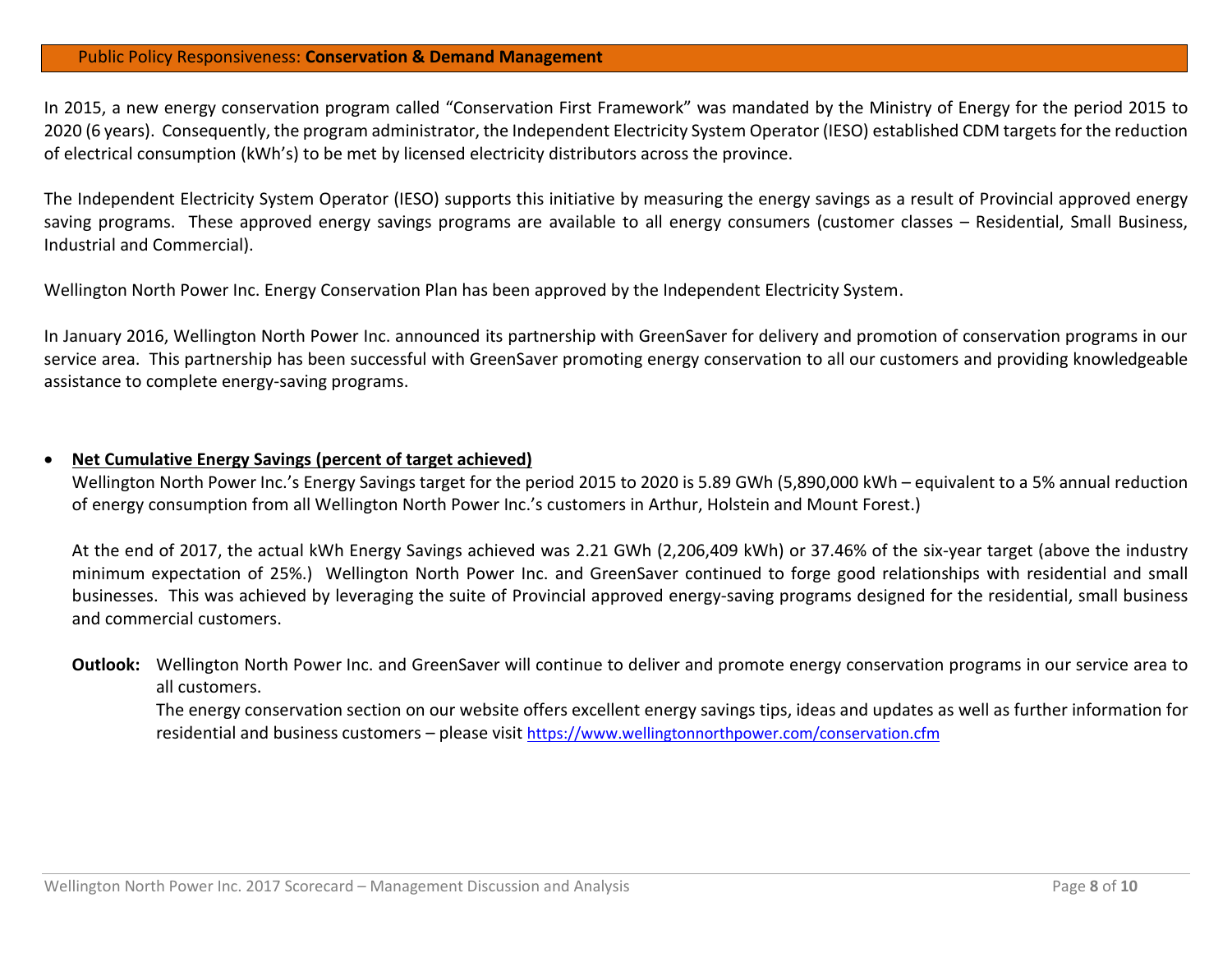#### **Renewable Generation Connection Impact Assessments Completed on Time**

All new or proposed Feed-in-Tariff generation connections (FIT) require a Connection Impact Assessment (CIA) to be performed to determine (a) if there is sufficient capacity and (b) it is safe to connect the generation project to the distribution/transmission network. A distributor has 120 days to complete the CIA from the date the application is received from the customer.

In 2017, Wellington North Power Inc. received (zero (0) IESO approved FIT applications.

#### **New Micro-embedded Generation Facilities Connected On Time**

Micro-embedded generation facilities consist of solar, wind, or other clean energy projects of less than 10 kW that are typically installed by homeowners, farms or small businesses. The Ontario Energy Board expects these facilities to be connected within 5 business days once contractually approved by the Independent Electricity System Operator.

In 2017, Wellington North Power Inc. received zero (0) new micro-embedded generation facility requests.

**Outlook:** Wellington North Power Inc. anticipates there will be very few new Micro-embedded Generation facility connections in 2018; however; the the utility is ready to review and support requests if there is customer demand.

# Financial Performance: **Financial Ratios**

## **Liquidity: Current Ratio (Current Assets/Current Liabilities)**

As an indicator of financial health, a current ratio indicates a company's ability to pay its short term debts and financial obligations. Typically, a current ratio between 1 and 1.5 is considered good. If the current ratio is below 1, then a company may have problems meeting its current financial obligations. If the current ratio is too high (higher than 1.5) then the company may be inefficient at using its current assets or its short-term financing facilities.

Wellington North Power Inc.'s current ratio slightly decreased from 1.06 in 2016 to 1.00 in 2017.

**Outlook:** Wellington North Power Inc.'s current ratio is expected to remain between 1 and 1.5 in 2018.

**Outlook:** Wellington North Power Inc. anticipates no / very few new renewable generation requests in 2018; however, the utility is ready to review and support requests if there is customer demand.